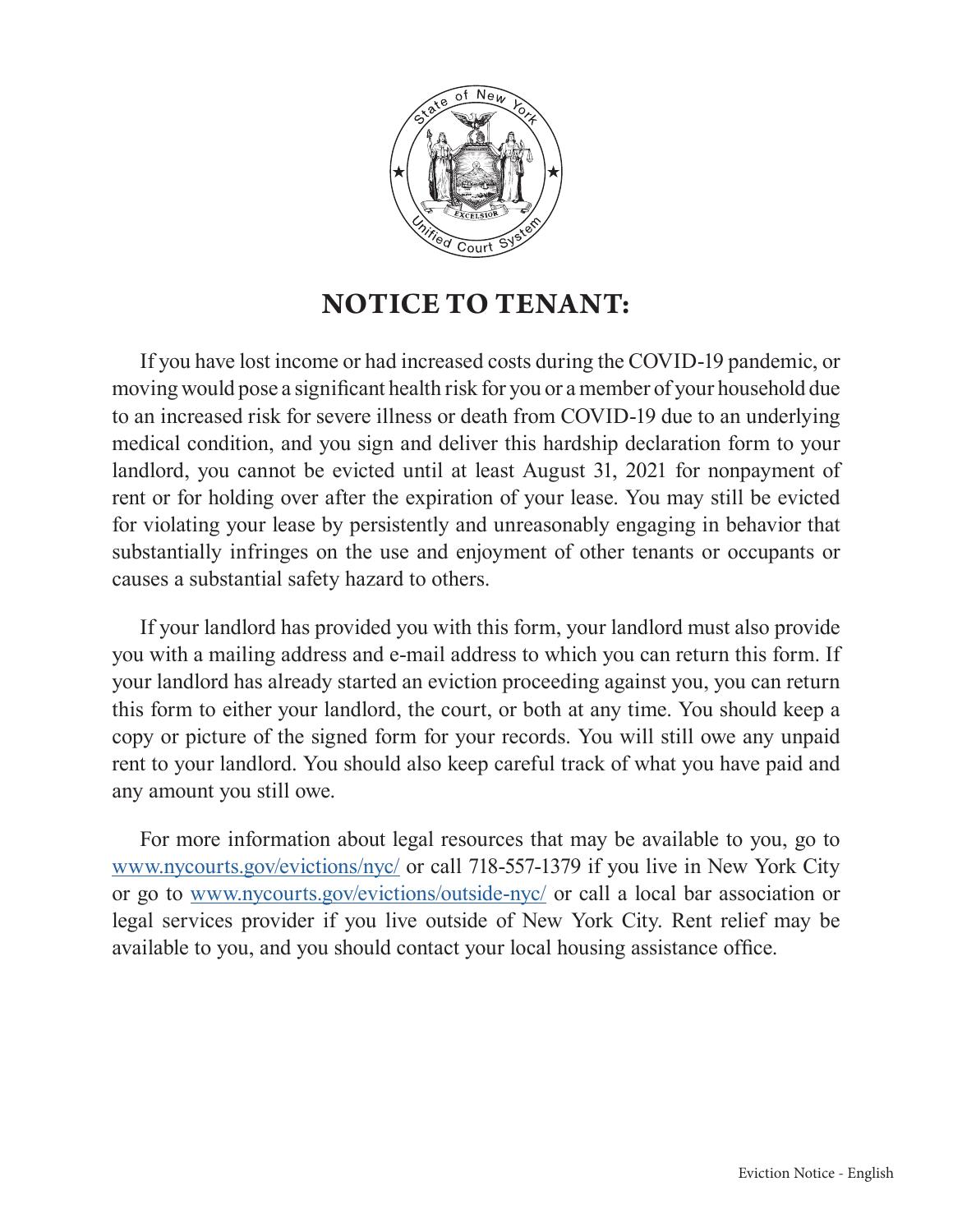

Index Number (if known/applicable):

County and Court (if known/applicable):

## **TENANT'S DECLARATION OF HARDSHIP DURING THE COVID-19 PANDEMIC**

I am a tenant, lawful occupant, or other person responsible for paying rent, use and occupancy, or any other financial obligation under a lease or tenancy agreement at (address of dwelling unit):

## **YOU MUST INDICATE BELOW YOUR QUALIFICATION FOR EVICTION PROTECTION BY SELECTING OPTION "A" OR "B", OR BOTH.**

- $\Box$  A. I am experiencing financial hardship, and I am unable to pay my rent or other financial obligations under the lease in full or obtain alternative suitable permanent housing because of one or more of the following:
	- 1. Significant loss of household income during the COVID-19 pandemic.
	- 2. Increase in necessary out-of-pocket expenses related to performing essential work or related to health impacts during the COVID-19 pandemic.
	- 3. Childcare responsibilities or responsibilities to care for an elderly, disabled, or sick family member during the COVID-19 pandemic have negatively affected my ability or the ability of someone in my household to obtain meaningful employment or earn income or increased my necessary out-of-pocket expenses.
	- 4. Moving expenses and difficulty I have securing alternative housing make it a hardship for me to relocate to another residence during the COVID-19 pandemic.